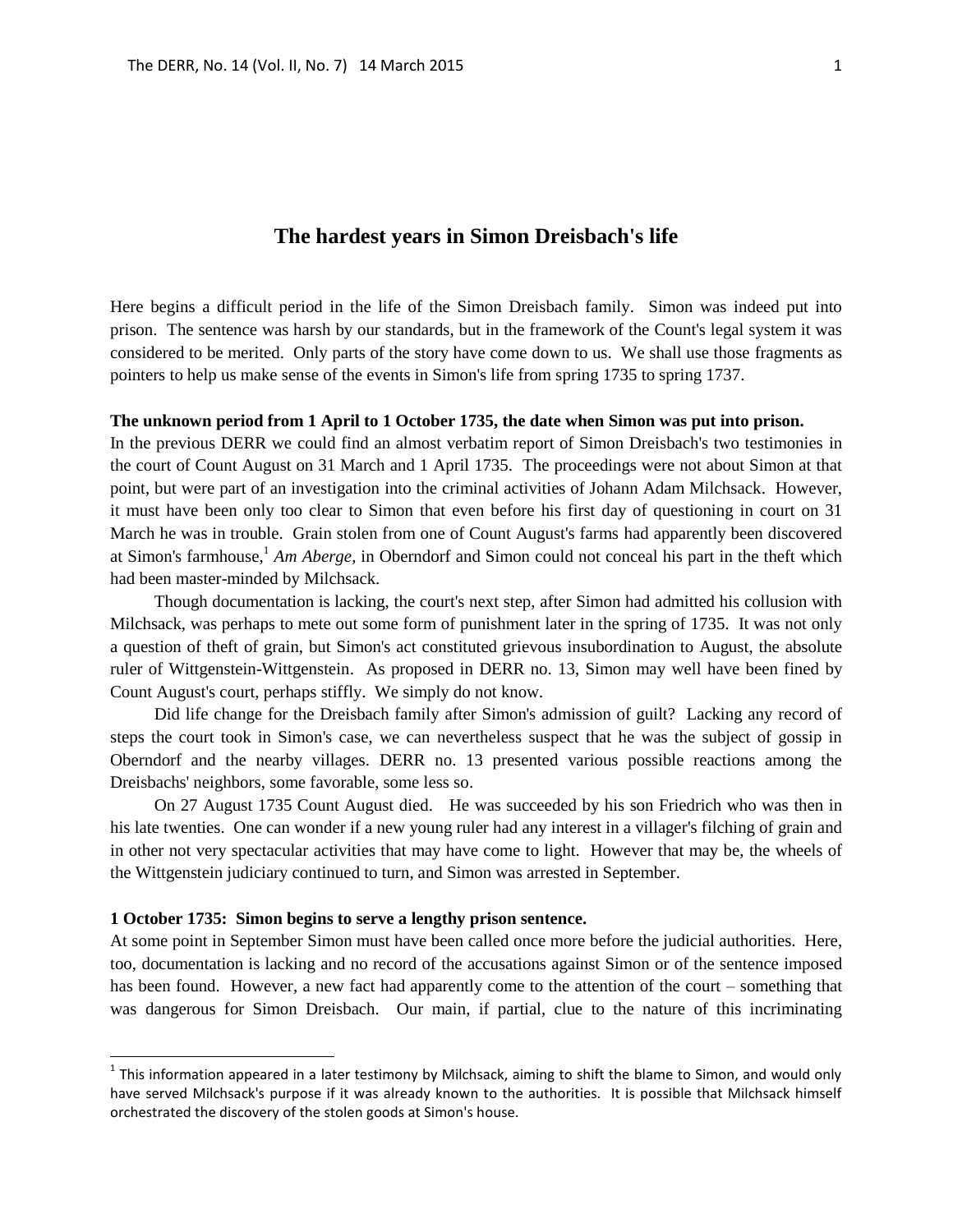circumstance is found in the second letter of appeal written by Simon from prison in the spring of 1737 and addressed to Count Friedrich. This letter and its predecessor will be examined below.

Simon's sentence began on 1 October 1735 when he was put into prison in Castle Wittgenstein which sits atop a promontory above the town of Laasphe. (See the somewhat stylized engraving in DERR no. 6, *Fig. 2*.) Here was the official residence of the Counts of Sayn-Wittgenstein-Hohenstein and the seat of the territory's administrative and judicial authorities. The castle's functionaries and employees, in addition to serving the ruling family, dealt with record-keeping, finance, upkeep and maintenance of the castle, maintaining order throughout the territory and also keeping a small force of militiamen.

In a corner of the so-called Middle Building (no. 5 in *Fig. 1*) was a primitive prison consisting of three parallel cells, possibly an integral part of the castle's medieval foundations. The prison cells are shown in some detail in our *Fig. 2* below.



*Fig. 1. Modern plan of Castle Wittgenstein.* 

*In the years when Simon was imprisoned there, the section labeled "5" here, the* Mittelbau *or Middle Building, was one of the principal sections of the castle. According to the caption underneath this plan, the Middle Building contained a cellar, a prison, a chapel, an archive and a picture hall.* 

 *The three dungeon-like prison cells were situated under-ground beneath the north-west corner of the Middle Building (5).*

 *Various other parts of the castle are more recent. The sections from 4 to 1 were either altered (no. 4) or rebuilt (nos. 1 – 3) between 1735 and 1782, and were the scene of much hard labor by Simon Dreisbach.*

*Photo courtesy of Heinrich Imhof. 2*

 $\overline{a}$ 

<sup>2</sup> From Wilhelm Hartnack, "Schloß Wittgenstein", in the journal, *Wittgenstein*, 1962, vol. 26, no. 2, p. 16.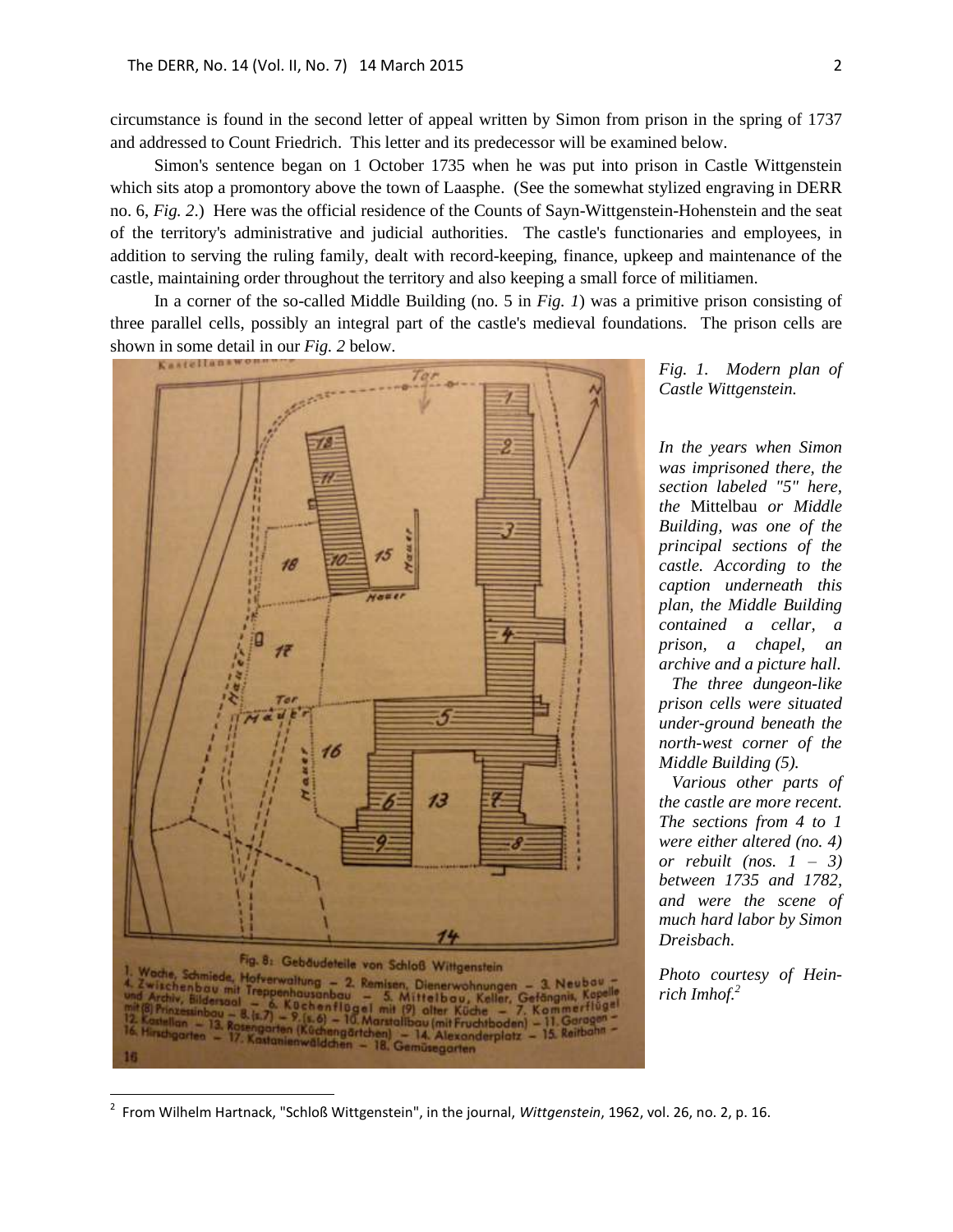

*Fig. 2. Castle Wittgenstein, cellar level, showing part of today's structure. (Note that the orientation here is different from that of Fig. 1, which has North at the top. Here North is to the right.) The thicker, dotted cellar walls are of earlier date than those with hatching.* 

*Number 1, at the very top, shows the tripartite prison or* Verliesse *(dungeon) which seems to have been windowless). It is not known if Simon Dreisbach spent any, all or none of his sentence confined here, or if eighteenth century prisoners were housed elsewhere on the castle grounds. It is very likely that Simon was required to do daily manual labor on the new sections that were being built to the right of numbers 18 and 21 in this figure. Andreas Sassmanshausen has graciously supplied a full copy of the 1962 article by Wilhelm Hartnack, cited in note 1. The image reproduced here is found on its p.75.*

#### **Simon the letter writer.**

The very existence of the letters Simon addressed to Count Friedrich from prison suggests that Simon was not confined to the cellar dungeon, and that he had, or was given, access to pen and paper and was permitted to write and send several letters of supplication. We can wonder how common it can have been for an ordinary prisoner from the countryside to be capable of writing letters in a hand that, if not elegant, was strong and energetic. Was it usual, moreover, that a village farmer was able to formulate a text couched in the florid and subservient style considered appropriate when addressing one's sovereign? We know nothing of Simon's schooling, which could have been restricted to a few winter months each year, but it is evident that he was no stranger to penmanship. In any event we are fortunate to have, in addition to Simon's brief letter to the authorities of 15 January 1727 (presented in DERR no. 6), these two letters that he penned in prison in early 1737.

Simon's first letter of supplication to the Count covers both sides of a sheet of paper. At the beginning, when he addresses his ruler as "High born Count of the Realm", his pen attempts an imitation of the large flourishes one would expect of a professional scribe. In the body of the letter Simon's script is unhesitating, with a strong forward slant. In this and the following letter we shall meet householder Simon in new and unpleasant circumstances, and discover the material cost to him and his family of his imprisonment, as well as the extremely harsh financial terms imposed upon him when he sought to save his farm and his family.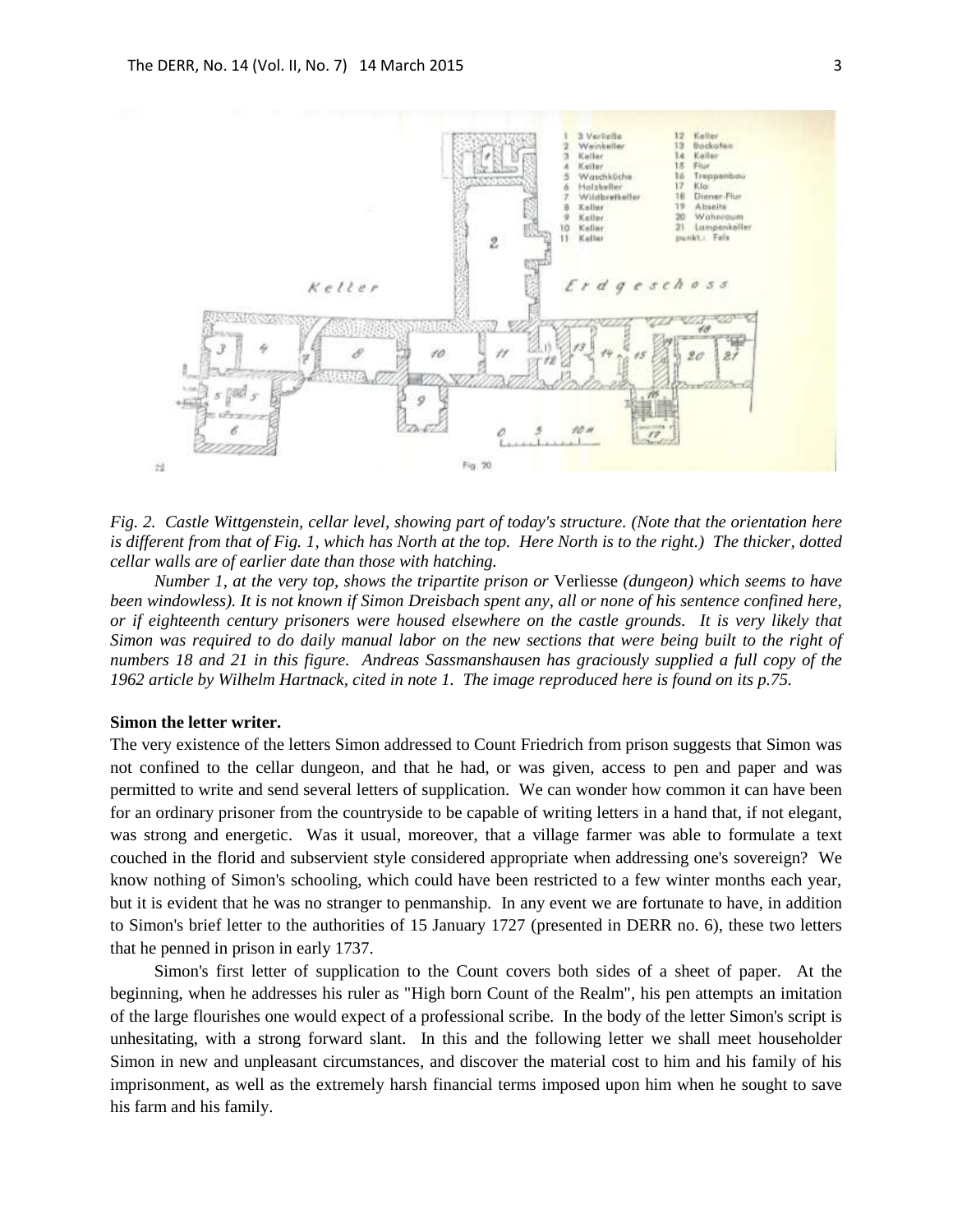$1.2.3$ 

*Fig. 3. The beginning of Simon Dreisbach's first letter of supplication to Count Friedrich, written about mid-February 1737 while he was imprisoned in Castle Wittgenstein. Simon has attempted to pen the salutation,* "Hoch Gebohrener Reichs Graf gnädigster Graf und Herr*" (High Born Count of the Realm gracious Count and Lord), in a calligraphic style suitable to the high station of the addressee. This letter*  was discovered in February 2013 by Heinrich Imhof in holding D 14 in the Princely Archive of Sayn-*Wittgenstein-Hohenstein, Bad Laasphe. Photo courtesy of Mr. Imhof.*

#### **The first letter of supplication to Count Friedrich, written in mid-February 1737.**

Simon comes straight to the point in his opening sentence, requesting that the Count will allow him to present in all submissiveness his extremely distressing need and grave situation now that he has been imprisoned for 74 weeks. He then continues with stylistic diplomacy, by thanking the Count as his beloved *landes Vatter* (father of the territory or land) for graciously giving him a stiff sentence so that he will be more prudent in the future and avoid evil deeds.

In a lengthy new paragraph Simon speaks of the fines that were part of his sentence. He will never be able to pay them as long as he remains in prison, and this leaves him in a situation for which there is no help or relief. He proposes therefore that he be loosed from his "chains and irons" so he can earn some money to pay the fines imposed by the Count. The term Simon uses for "irons" is *sprenger*, a word which has many meanings, but the definition most applicable to Simon's prison context is an implement of correction for criminals consisting of an iron post with four chains attached, the two outer ones for fettering the hands, the two inner ones for restraining the feet. $3$ 

This is a grim picture indeed, and we can doubt if Simon ever was shackled in such a way, nor do we know if the claustrophobic underground prison cells from medieval times were still in use in the 1730's. If Simon had spent 74 weeks shackled in a narrow, cold, dark cell, he would have been a physical

 3 See *Deutsches Wörterbuch von Jacob Grimm und Wilhelm Grimm*, the authoritative source for older German usage, online version at http://woerterbuchnetz.de/DWB.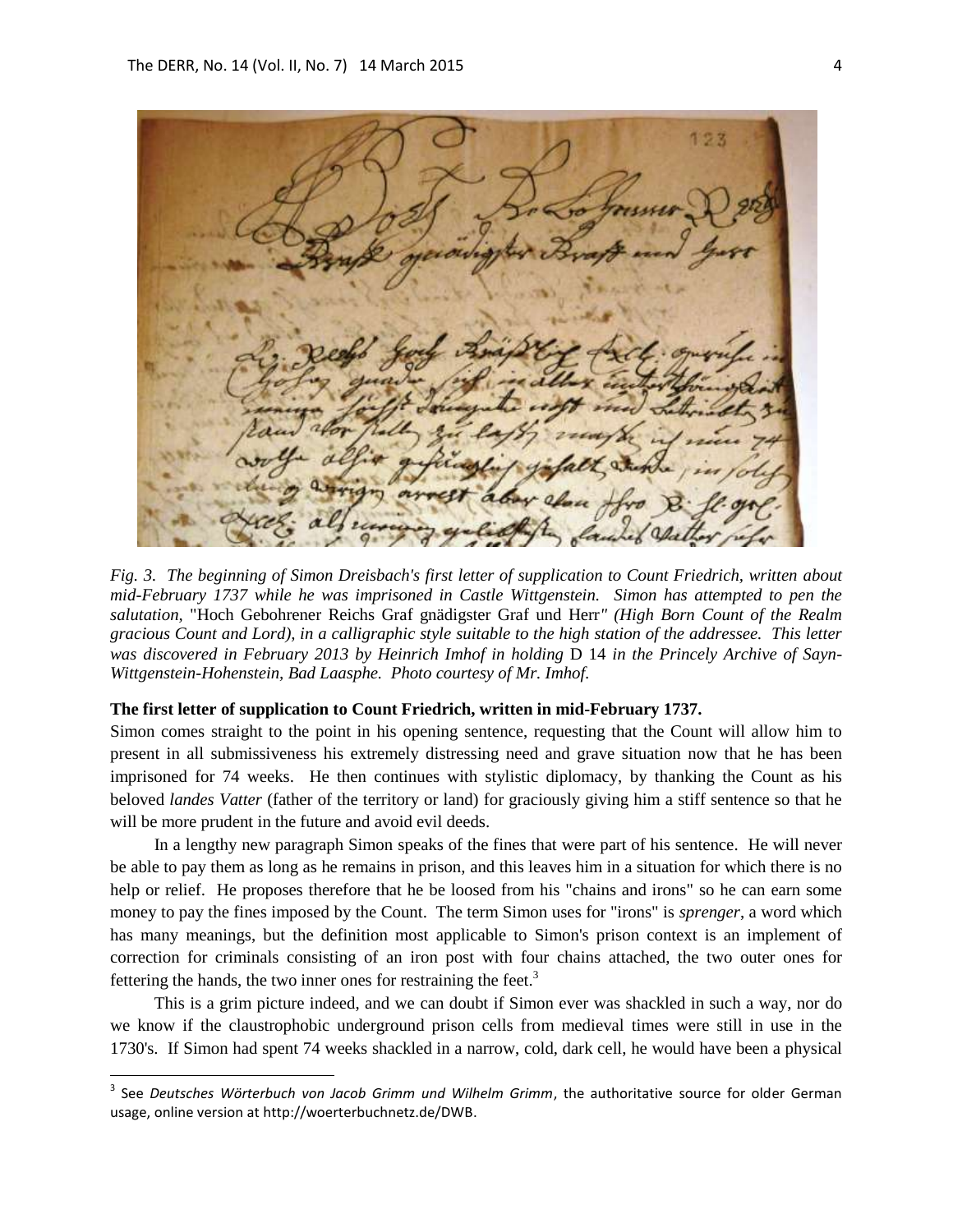wreck by the time he penned his letter in February 1737. The mere fact that he was in circumstances which permitted the writing of letters suggests a different form of punishment, one which we have reason to believe consisted of performing unpaid manual labor.

Would an able-bodied man of thirty-seven be left to languish in the dungeon when he could be made to do work on a project of importance to the Count? Keeping Simon in a prison cell day in and day out would have constituted a double economic loss. When at home, Simon, like the Count's other householders, was required to spend many days a year in mandatory labor of various types on the Count's farms, in his huge forests, on his construction projects and more. The Count was now deprived of Simon's unpaid workdays. On the other hand, he was employing builders and craftsmen to work on major additions to his castle. Proof that Simon was made to work at the castle is found in his second letter where he writes that in January of 1737 he was detailed to work for four weeks "in the castle and courtyard".



*Fig. 4. Mid-twentieth century aerial view of Castle Wittgenstein. The three sections extending forward from the central building are the parts whose construction began in 1735. Photo, by an unidentified photographer, from* Wittgenstein, *Vol. 26, 1962, p. 19, used with the gracious permission of the*  Wittgenstein *editors.*

The new wing of the castle replaced older structures, and grew piece by piece, starting in 1735. It comprised practical parts such as a coach house, or *Remise,* near the entrance, and also living quarters for the castellan or castle superintendent. The wing's largest and tallest section was to be the new residence of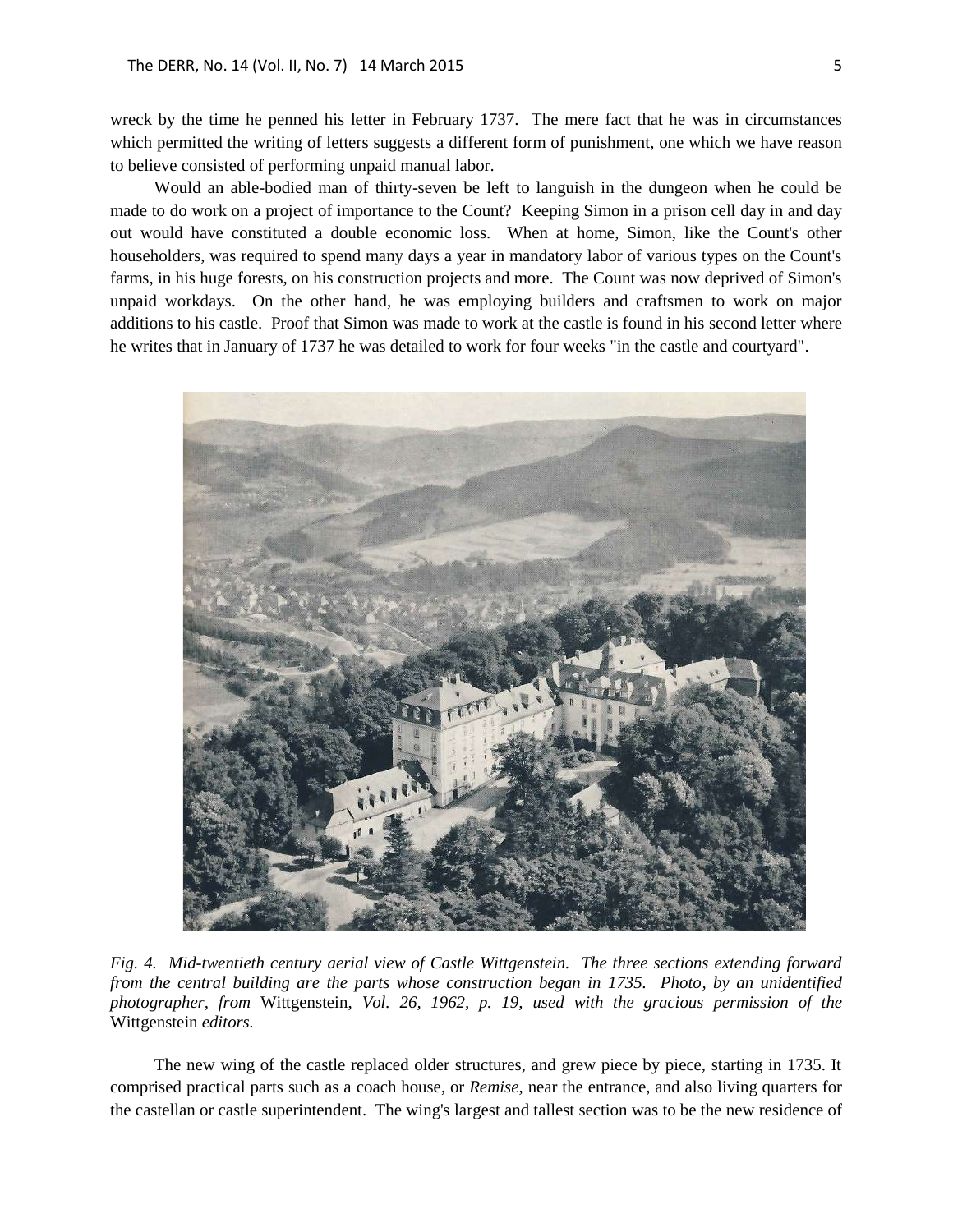the Count and his family (section no. 3 in *Fig.1). S*ee also the tall, five-storey block in *Fig. 4).<sup>4</sup>* Apart from Simon's mention of his four weeks of work at the castle in his second letter, he was surely required to do more or less permanent work in and around the castle, starting from the beginning of his prison sentence in October 1735.

In this February letter, after expressing his wish to be able to pay the fines that had been imposed on him, Simon presented his request. He asked to be freed from "chains and shackles" *(sprenger)* – which we believe to be used here as a figure of speech for being released from prison), so he could earn the wherewithal to pay the debts (fines) owed to the Count. The letter is undated, but has been calculated as having been written in mid-February 1737.<sup>5</sup> At that time Simon had another, stronger motivation, though he did not express it in writing until he was in desperate straits in the beginning of April. Writing in February, with spring not far off, foremost in his mind must have been the needs of his farm and his family. Simon was greatly needed on the farm, as we shall see in his next letter. The all-important season for plowing and sowing was approaching.

Simon's letter was sent off to the Count. Week followed upon week, but no reply came. At last, on April  $2<sup>nd</sup>$ , a response was delivered in person.

Reist  $x_{\alpha}$ commen

*Fig. 5. Simon's second appeal to Count Friedrich, 2 April 1737, part of first page. In line 6 he mentions his crime of* mintzerreÿ *(counterfeiting). Photo courtesy of Heinrich Imhof, who discovered this document in holding WA D 14 in the Princely Archive of Sayn-Wittgenstein-Hohenstein, Bad Laasphe.*

 $\overline{a}$ 

<sup>4</sup> Hartnack, 1962, pp. 15-18 and *passim*. See. n. 1.

<sup>&</sup>lt;sup>5</sup> Our thanks are due to Heinrich Imhof for calculating the date when Simon began serving his prison sentence and the approximate date of this letter.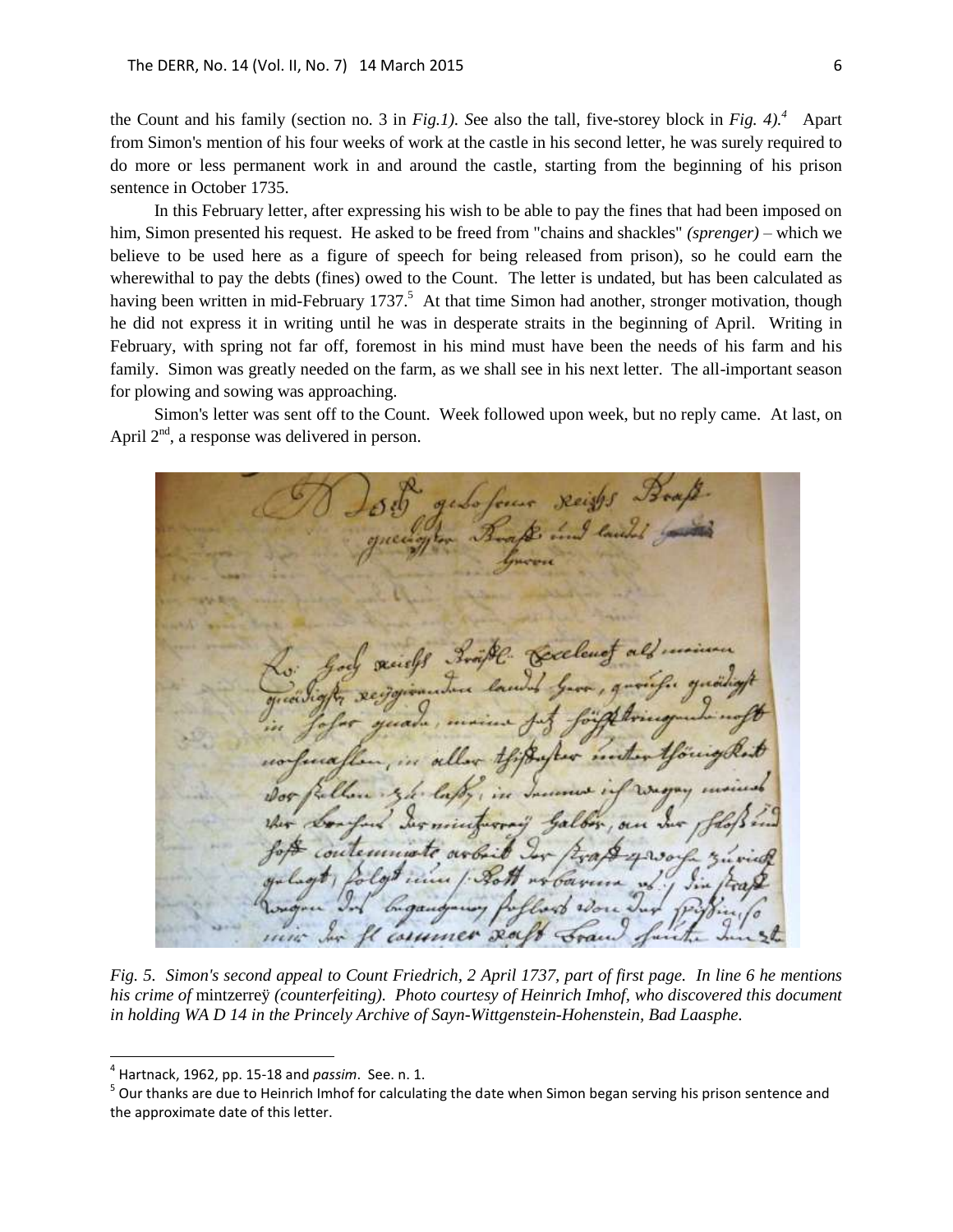## **Crime and punishment. Simon's second letter to Count Friedrich, written on 2 April 1737.**

On 2 April 1737 Councillor Brand, a member of the Count's High Council, read out to Simon the official response to his February request. The Count's decision was not at all what Simon had hoped for. He was so disturbed by what he heard that he wrote a reply to the Count that very day! Simon's main points in this immediately composed letter follow.

- Simon once again humbly presents his very pressing need.

- In January, because of his crime of counterfeiting, Simon was put to work for four weeks "at the court and castle"

- Now, God have mercy, Councillor Brand had informed him today, the second of the month, that because of the misdeed involving the Spiess woman, he would have to work for six more weeks at the court and castle as punishment.

- Simon thanks the Count a thousand times for such gracious punishment (and would also gladly and willingly comply).

- However, as is known, the time will soon arrive when the crops must be sown.

- But because of his more than eighty weeks of imprisonment, Simon has put his family in such a terrible situation this year that they now have no access to bread and nourishment. It has all been consumed so that there is no more bread to be seen.

- If Simon must remain in prison for six more weeks, his family will not have the capacity to till the fields, and this will mean total ruin, with no way for them to save themselves, for he who does not sow cannot reap.

Having thus set the scene, and made his point extra clear with the maxim, *he who does not sow cannot reap*, Simon's proposals follow. He presents two possible ways for him to get back to his farm work before it is too late in the year, and begins in a suitably humble manner.

- Simon presents himself as a child to his father, on bended knee, and requests that the six weeks of obligatory work at the castle be graciously replaced by a sum of money Simon is to pay to the Count in installments that will not ruin him.

- If this is not possible, then he asks to be given his freedom for a time, until he has worked his fields, after which he will return to finish his sentence.

We can understand how serious the situation was for Simon's family and his farm. It being only 2 April, Simon was doing what he could to save the year's crops, and at the beginning of April he could still hope to be back in *Am Aberge* in time to work his fields. Two weeks passed. There was still no answer. The burden of anxiety that Simon must have shared with his wife Kette and the two of his sons who were old enough to understand the situation, must have been almost unbearable.

### **At last a decision is taken, but it is late – already 17 April.**

Simon had written his supplication on both sides of a sheet of paper, folded it twice and enclosed it in another piece of paper which, also twice folded, served as a kind of envelope announcing the contents of the missive – in this case "*My most humble and submissive supplication. Simmon Dreyß bach von Obern dorf*". This is clearly written in Simon's own hand. The missive was taken to another part of the castle, and a new period of waiting began for Simon. Simon, of course, did not see his letter again. We can follow its path, however, in the documents still present in the Princely Archive.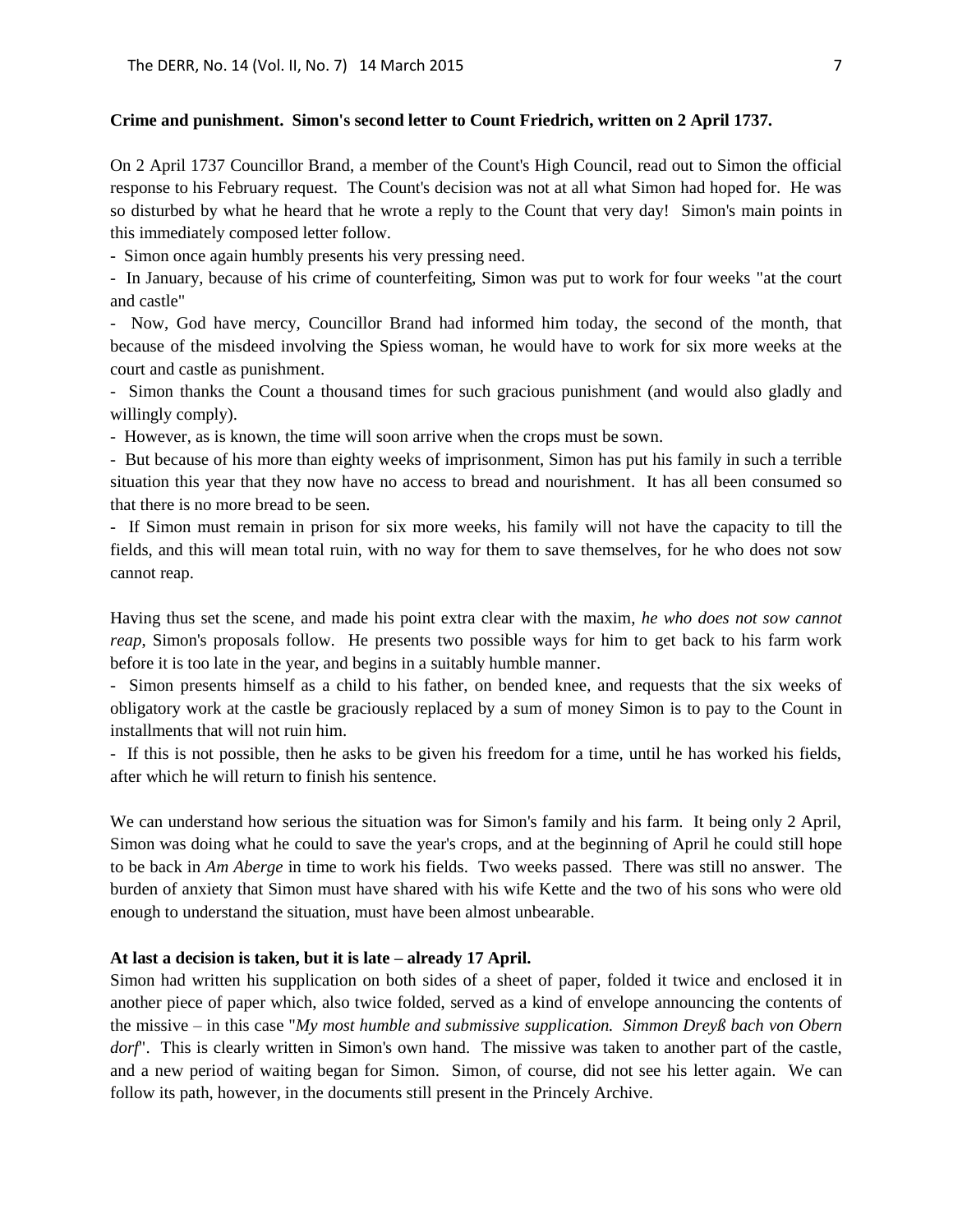Simon's petition was received on 3 April 1737, as was duly noted on the outside page of the letter. (See the upside-down part of *Fig. 5.*) It was customary to record, on the address side of a petition, the Count's decision, with his signature. At the bottom of *Fig.* 5 we can make out a large 'F' for Friedrich and a capital 'G' for *Graf* (Count). There is a 'z' connected to the 'G' and a 'u' follows, to make the preposition '*zu*'. This is followed by a 'W' and a few strokes to signify an abbreviated form of 'Wittgenstein'. The date of the Count's decision appears at the end: 17 April 1737. Simon had thus been made to endure two more weeks of uncertainty.

*Fig. 5. The outside page of Simon's second letter of supplication to Count Friedrich. There are four different hands on this page, written at four different times. 1) Upper left section (upside-down): Simon Dreisbach's description of the contents. 2) A court functionary has inscribed, after Simon's text, the date of receipt, 3rd April 1737. 3) Bottom half of the page: a secretary of the Count or a court scribe has recorded the text of the Count's decision. 4) At the very bottom Count Friedrich has added his official signature. Provenance: holding WA D 14, Princely Archive, Bad Laasphe. Photo courtesy of Heinrich Imhof .* 

This text shows that the Count has agreed to the first of Simon's proposals. Simon must pay five Reichstalers to compensate for the number of days of construction work he still had left to do as a prisoner. He will be free on the condition that he pledges to reimburse the Count in set installments for all the ordinary obligatory

work he would have performed for the Count had he been a free man, to be calculated proportionally. The very next day the agreement was ready for signing. Simon could then return home a free man, but laden with a heavy burden of debt,

#### **The high price of freedom.**

 $\overline{a}$ 

The original agreement which Simon must have signed, has not survived. The extant version is a copy that has been entered in chronological order in the official record book of decisions and other acts of the Count's High Council.<sup>6</sup>

 $6$  This is the basic document Heinrich Imhof found in January 2013 in archival holding WA D 14. It is what one might call the '*Acta* book' kept by the Count's chancelry to record official acts and decisions. The agreement with Simon Dreisbach is on pages bearing the stamped numbers 26, 27, 28. Only the recto side of the page is numbered; thus the document is actually on 4½ page sides.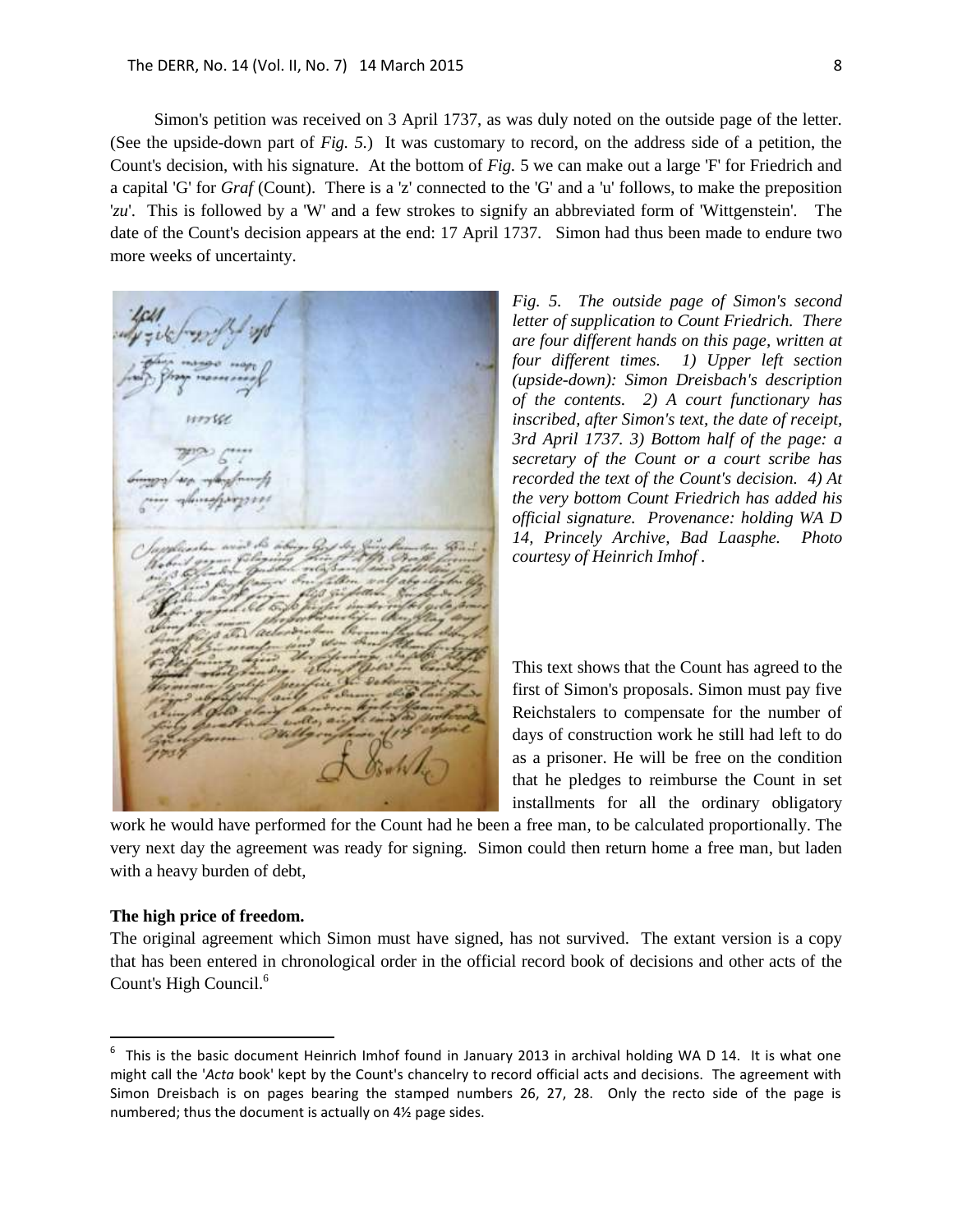The agreement which Simon Dreisbach had to accept is lengthy and detailed, and probably turned out to be much more demanding than Simon had ever imagined. Simon would have to reimburse the Count for the many days of normal obligatory service he did not, and of course could not, render to the Count while he was in prison. The total arrived at as repayment was the considerable sum of 35 Reichstalers, 22 Albus and 4 pennies.<sup>7</sup> Moreover, he was required to pay the Count an additional yearly sum of 23 Reichstalers and 30 Albus. This was a heavy financial burden for a man with a small farm that had not been properly tended for a year and a half.

Simon had no choice but to sign. It was already the second half of April and he had to get home and get to work. No further information on the end to his prison term has been found. After signing, Simon was permitted (we hope) to depart immediately, with the unpaid five Reichstaler 'exit fee' weighing upon him.

#### **Simon's return to** *Am Aberge* **and his family.**

Simon's walk home was not a short one. There was no straight road from Laasphe or the castle going northwest to Oberndorf. More than 18½ months had passed since he had last been in his house. Even if members of Simon's family had been permitted to visit him in prison, little John would probably not have been among them. Eight months old when Simon went to prison, he was now a toddler of two years and a few months. Nor would George Wilhelm, soon to be four, have any clear memory of his father. Simon Jr., the middle son, now seven, would have had memories of his father, but the returning ex-prisoner may have looked very different from the father he remembered.

The two oldest sons would have been only too aware of the social embarrassment associated with their father's being investigated by the High Council in the spring of 1735, not to mention the wagging of local tongues during the summer. Then there would have been the shame of their father's arrest in September and his being put into prison in October. (There is of course the possibility, mentioned previously, that some may have felt tacit approval of Simon's attempts at counterfeiting, which could be considered a resistance measure in a situation where change was not to be hoped for.) In early October 1735 Jost had just turned fourteen, and Adam was twelve going on thirteen. If they were occasionally sent to the castle to bring some necessary item to their father, they would have seen some aspects of his prison life. In any case, they were the sons who would have been most affected during this long and painful period. And then there was Kette. We cannot imagine how Simon looked to her after more than a year and a half of imprisonment and hard labor. It was she who would have detected the most changes, large and small, in her husband.

There would have been changes to his farm and livestock. Kette and the children would have maintained the vegetable garden and the cabbage patch, and kept the chickens for eggs and occasional meat. Whether they had the means to keep and feed all the livestock is uncertain. That they would be able to plow, sow and harvest as Simon would have done is out of the question. In accordance with the ancient system of land tenancy, Simon's fields were scattered round about Oberndorf, and some, such as pastures and meadows were perhaps farthest away. See the schematic map of how villagers' farm lands may have been distributed in DERR no. 11, *Fig. 3*. We do not know if Kette and her sons received occasional help from neighbors and relatives, but that can hardly have been sufficient to maintain a family of six on their farm for eighteen months.

 7 According to Heinrich Imhof, 35 Reichstalers was a very large sum, and was the equivalent of the price of three or four cows. (Imhof's message of 17 January 2013.)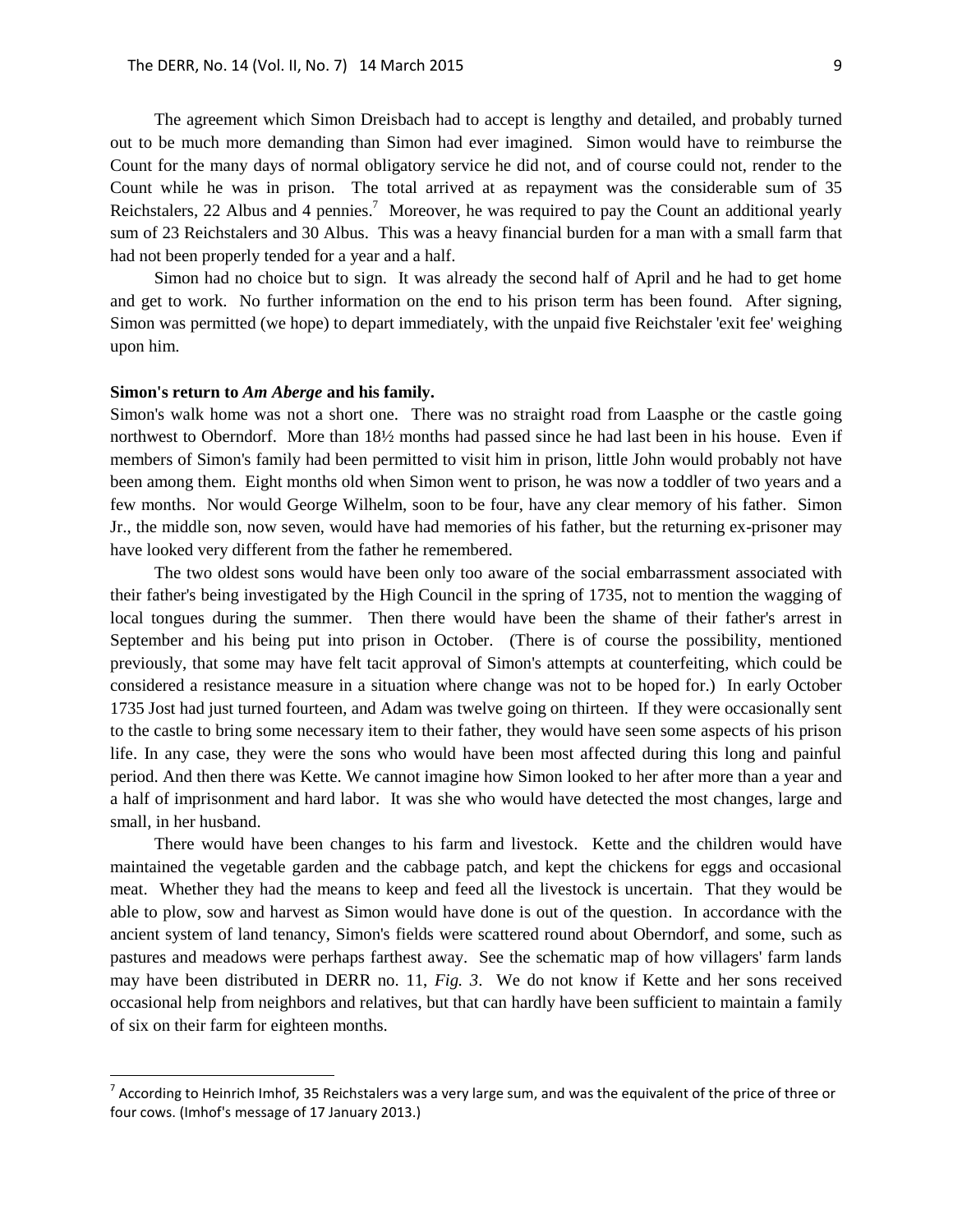### **Where were Simon's brothers, Georg and Mannes?**

At the time when Simon went to prison, his brother Georg was nearing his thirty-fourth birthday. What help could be expected from him? Very little. Georg had left Oberndorf before 1730 and made his own life in eastern Wittgenstein in Richstein, a village larger than Oberndorf. He did come back to his old home for the baptism of Simon Jr. in the Feudingen church on 24 January 1730, where he is listed as the second of a number of baptismal sponsors. He would of course have stayed to take part in the festivities at the house where he had grown up. By June of 1734 Georg was married to a Richstein girl, and at the end of October 1735 their first-born, Henrich, was baptized in the Arfeld church. Simon, who would normally have been invited to the christening and the celebration that followed, was just then finishing the first month of his imprisonment.

If Georg had his own life to live near the eastern border of Wittgenstein, was there help to be had from the youngest of the three Dreisbach brothers, Mannes/Hermannus? Not much, it appears. Born in April 1706, he was twenty-nine when Simon began his prison sentence. We can follow Mannes in the lists *(Untertanenverzeichnis)* of the Count's village subjects that were put together, household by household, with some frequency, much like a census. In the 1727 list both Georg and Mannes are listed as unmarried and living in *Am Aberge.* 

The next such list available to us is that of 1736. Part of it has already appeared as *Fig. 1* in DERR No. 4, where we see the household of *Simon Dreisbach* and *Maria Kete Dreisbach.* Here we encounter Mannes again, listed first, before the five Dreisbach sons, as "the man's brother", age 25, followed by a note in the right margin, "militiaman – 4 years". Mannes, while registered as having his home base in *Am Aberge*, was serving a four-year term in the Count's militia. Thus he was away on duty much of the time, and was of little if any use to Simon in the fields. (Note, no mention is made in the margin of Simon's being in prison, as he remained the Count's official tenant.)

### **Small uprisings in Hessen, a levy of village soldiers, and two "liberations" on 18 April 1737.**

Why did Count Friedrich's administration take so long to consider and answer Simon Dreisbach's two letters of supplication? Simon received no response to his first letter until some six weeks after sending it as 'internal mail' within the castle. Regarding his second letter, penned immediately after he had at last received a response, it too was sent off as 'internal mail', but got no official answer until two weeks and three days later. Were Count Friedrich and his administrators insensitive to the seasonal and very practical needs of this tenant farmer?

It was not easy to be the "absolute" head of a tiny territory surrounded by larger and more powerful neighbors, Hessen being the dominant power. In early 1737 there were peasant uprisings in several of the villages in the Province of Oberhessen some distance southeast of Wittgenstein, and the local lords demanded military reinforcements. Friedrich, *Landgrave* of Hessen, then exacted "tribute" from the surrounding territories, Wittgenstein-Wittgenstein included, in the form of soldiers and peasants.<sup>8</sup> This left visible traces in the 1737 *Untertanenverzeichnis* or list of tenant subjects, a census-like house-to-house visitation ordered periodically by the Count's administration in Laasphe.

*Fig. 6* below shows some of the effects in the village of Oberndorf of this "tribute" in the form of male subjects called up as militiamen to be made available to the Hessian authorities. Only three households are shown here, but all have been affected by the Hessian demand for soldiers. Starting from the bottom, we see in the margin that in the Wied household a son, Johan Jost, age 23, was called to the

 8 I am indebted to Dr. Ulf Lückel, Editor of the periodical, *Wittgenstein*, for his communication of 7 May 2013 with otherwise unobtainable information on the military situation in Oberhessen in early 1737.